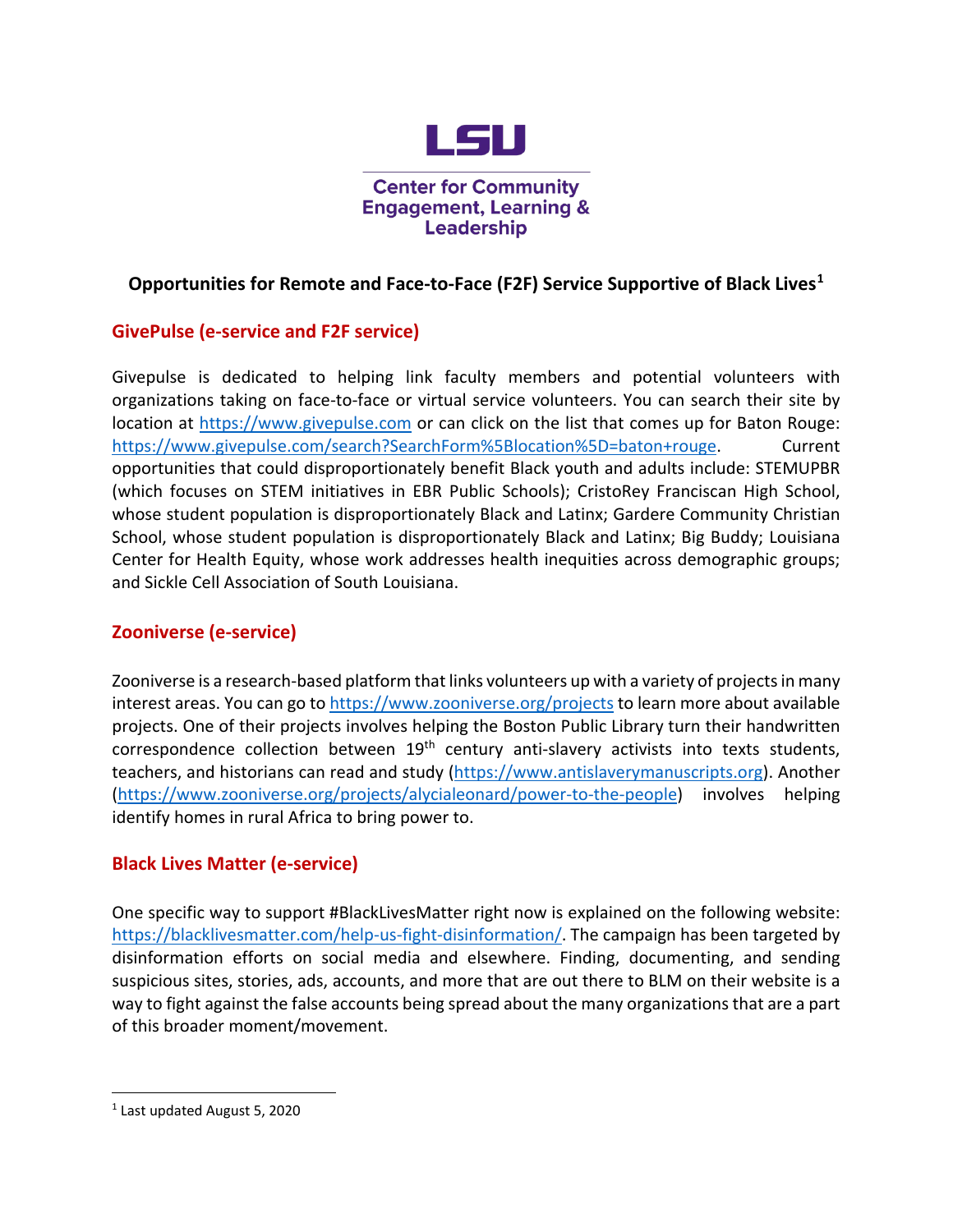### **You Will Rise Project (e-service)**

This service facilitates volunteers creating art, writing, music performances, and more creative "deliverables" to be shared with patients fighting COVID-19. More information can be found at https://youwillriseproject.com. With COVID hitting Black communities, families, and persons harder than other populations, volunteering here will have disproportionate positive impact on Black life and health.

### **Do Something (e-service and F2F service)**

This youth-led organization has long been connecting young people with opportunities to make a difference. Visit https://www.dosomething.org/usto learn more about their potential projects. Right now, they are highlighting support for Black Lives Matter. See their website at the following to find out more: https://www.dosomething.org/us/statement-black-lives-june-2020. One of their opportunities right now involves using their training materials to prepare yourself for (and then having) a 30-minute anti-racist conversation with someone in your community (or to practice self-care as a radical act of anti-racist action if you are Black). Information on this service opportunity is here: https://www.dosomething.org/us/campaigns/anti-racist-conversations. Participating enters you into a scholarship opportunity to earn a \$1,000 scholarship for yourself along with a \$1,000 donation to a Black-led organization on their approved list. They also have an extensive list of ways to do service for racial justice. You can find out more here: https://www.dosomething.org/us/causes/racial-justice.

### **Omprakash (e-service)**

Omprakash provides a database of opportunities to be an online volunteer. You can narrow your search according to region of the organization (across the globe), organization's focus (health and wellness; environment; education; economic development; construction/rebuilding; rights and advocacy; disabilities; refugees and migration); types of work (accounting, curriculum development, data analysis, grant research/writing, language teaching or tutoring, leadership and strategy, monitoring and evaluation, multimedia and design, research literature review, software training, storytelling and showing impact, translation, web development, web presence improvement), among other factors such as hours per week and language preference. You can find out more at https://www.omprakash.org/search. You can search their global database for opportunities related to supporting Black life, across a wide variety of skill sets and interest areas.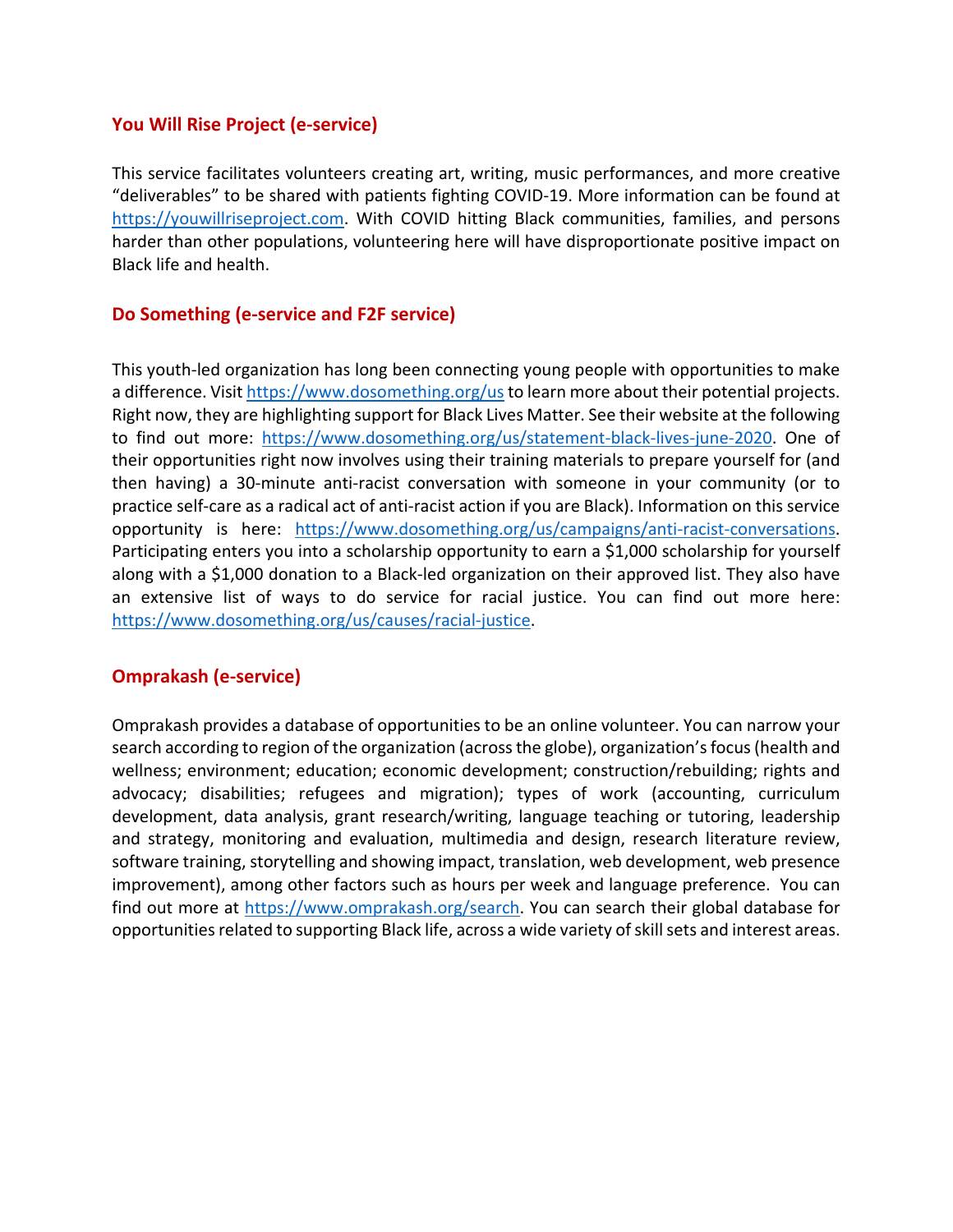## **Catchafire (e-service)**

This organization, like some of the others on this list, helps match people with topical area volunteer opportunities to do from home. Visit https://www.catchafire.org to learn more. Interest areas available include: animals, arts and culture, civil rights, community and economic development, disaster relief, disease and medical research, diversity and inclusion, education, employment services, environment, health and nutrition, housing and homelessness, human services, international affairs, justice and legal services, LGBTQ, maternal health, military and veterans affairs, philanthropy and capacity building, religion and spirituality, science and technology, violence prevention, women's issues, and youth development. You can search their database to find an opportunity to serve from home that fits your interest in supporting Black life across the globe and maybe also falls within your career area as well.

### **The Smithsonian (e-service)**

The Smithsonian is looking for people to help with transcription, or Wikipedia entries relevant to a wide variety of topical areas. See more at https://www.si.edu/volunteer/DigitalVolunteers. Visit https://transcription.si.edu and click on the drop-down menu under "Browse Projects" to find some in your course/interest area. Those on the list of potential interest to BLM supporters include two museums and archives (Freedmen's Bureau, National Museum of African American History and Culture) and many "themes" (African American History, Freedmen's Bureau).

### **Project Gutenberg (e-service)**

This organization helps create a larger volume of free e-books for public consumption. So far, they have amassed 59,000 since their founding in 1971. You can donate eligible materials, transcribe books to digital form, or proofread others' work. You can learn more at: https://www.gutenberg.org/wiki/Gutenberg:Volunteering for Project Gutenberg. You could potentially work with them to make more books relevant to Black life or written by Black authors across the globe available to people for free.

#### **Idealist.org (e-service and F2F service)**

This website lets you search for service opportunities geographically. Go to https://www.idealist.org/en/?remoteOk=YES&sort=relevance&type=VOLOP and select "Volunteer" from their menu and then search by keyword, skill, or interest, and add your location if you want to search for something close by. You can search specific terms to find something in your area of personal or career interest that will help you cultivate skill while supporting Black life. You can click on the toggle button for "virtual/remote only" if you want to work from home.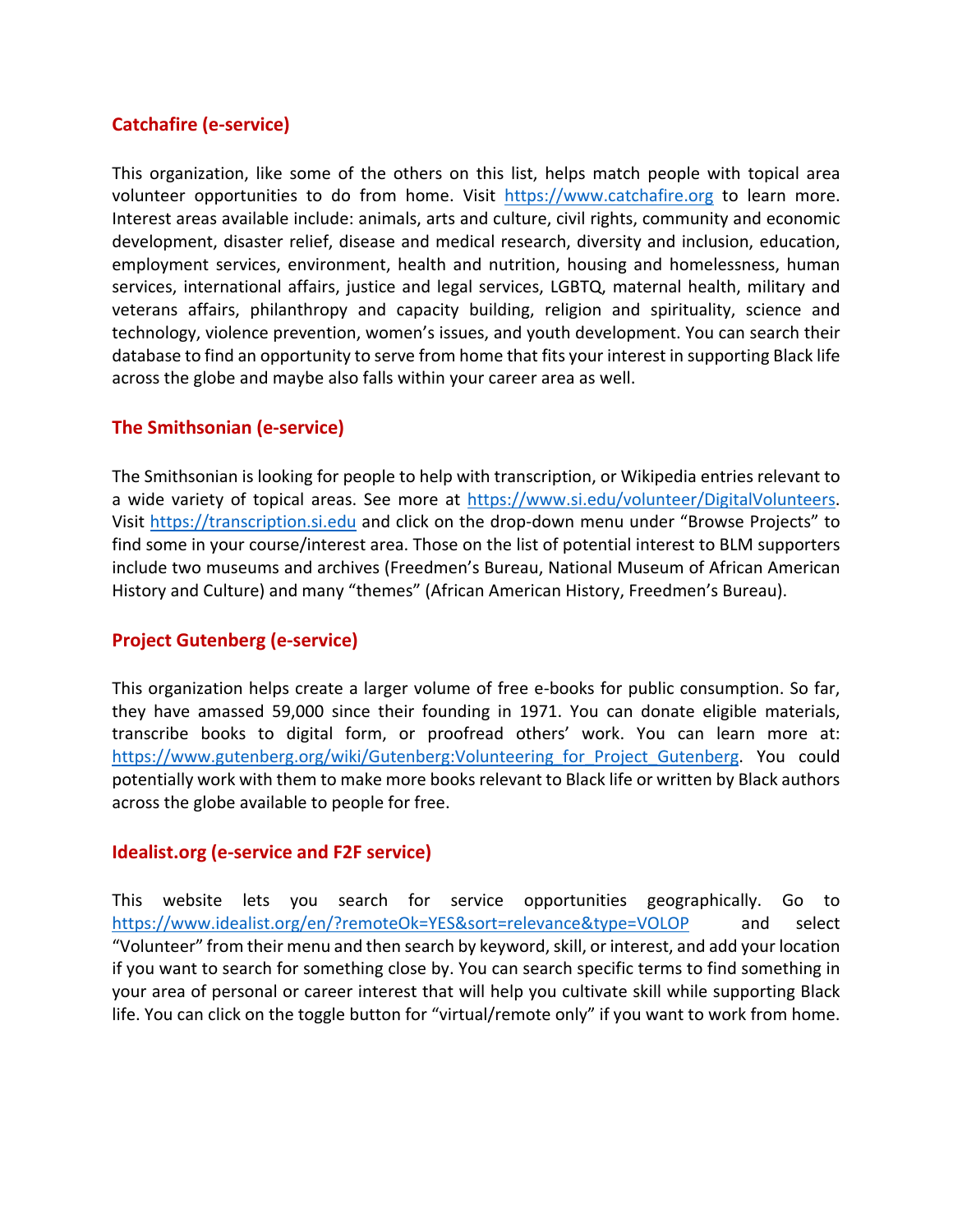#### **VolunteerMatch**

This organization helps link people up with local opportunities to volunteer. If you visit https://www.volunteermatch.org and click on "Virtual opportunities" at the top of their page, you will see there are almost 700,000 opportunities available in advocacy and human rights, animals, arts and culture, children and youth, community, computers and technology, education and literacy, health and medicine, seniors, board development, crisis support, disaster relief, emergency and safety, employment, environment, faith-based, homelessness and housing, hunger, immigrants and refugees, international, justice and legal, LGBTQ+, people with disabilities, race and ethnicity, sports and recreation, veterans and military families, and women. Right now, there are 92 virtual opportunities to serve (from home) relevant to race and ethnicity. There are also. plentiful opportunities to serve in the Baton Rouge area in ways that would disproportionately benefit local Black populations—you just have to search by geographical area and explore the available options.

#### **Democracy @ Work LSU and LSU College Democrats**

The week of June 15, 2020, these two student-run organizations put a proposal with widespread support before the LSU Board of Supervisors to change names of buildings named after individuals who owned slaves, fought to preserve slavery, committed genocide or lynching, advocated for segregation, disenfranchised Black voters, and/or supported racism. These two student organizations could use additional support in their ongoing efforts. They are building a coalition of students, faculty, staff, and workers for the name-changing project and other initiative, such as ending LSU's use of prison labor and reallocating funds to underfunded departments at LSU. Reach out to leaders Sebastian M. Brumfield Meija (sbrumf9@lsu.edu), Bryan Parks (bparks4@lsu.edu), and/or Soheil Saneei (ssanee1@lsu.edu) to find out what opportunities they have available for volunteers working to support Black life.

#### **Clarence L. Barney Jr. African American Cultural Center, LSU (F2F service)**

LSU's African American Cultural Center has two ways to get involved that support Black life on campus. You can apply to be an AACC Ambassador. These students help spread the word about educational, social, and cultural services the AACC and Office of Multicultural Affairs (OMA) provide. They help connect Baton Rouge communities and LSU in addition to helping with AACC events. In addition, the AACC has a Black History Month (BHM) Committee. Students who serve on the BHM Committee help organize events and programming to document and educate the achievements of Black people throughout the year and during Black History Month as well. Applications can be found at: https://www.lsu.edu/diversity/aacc/student-organizations.php

#### **Black Student Union (F2F service)**

Every year, the Black Student Union holds two events to help benefit local communities. They host a Back-to-School BBQ to collect canned goods for the LSU Food Pantry. They also serve on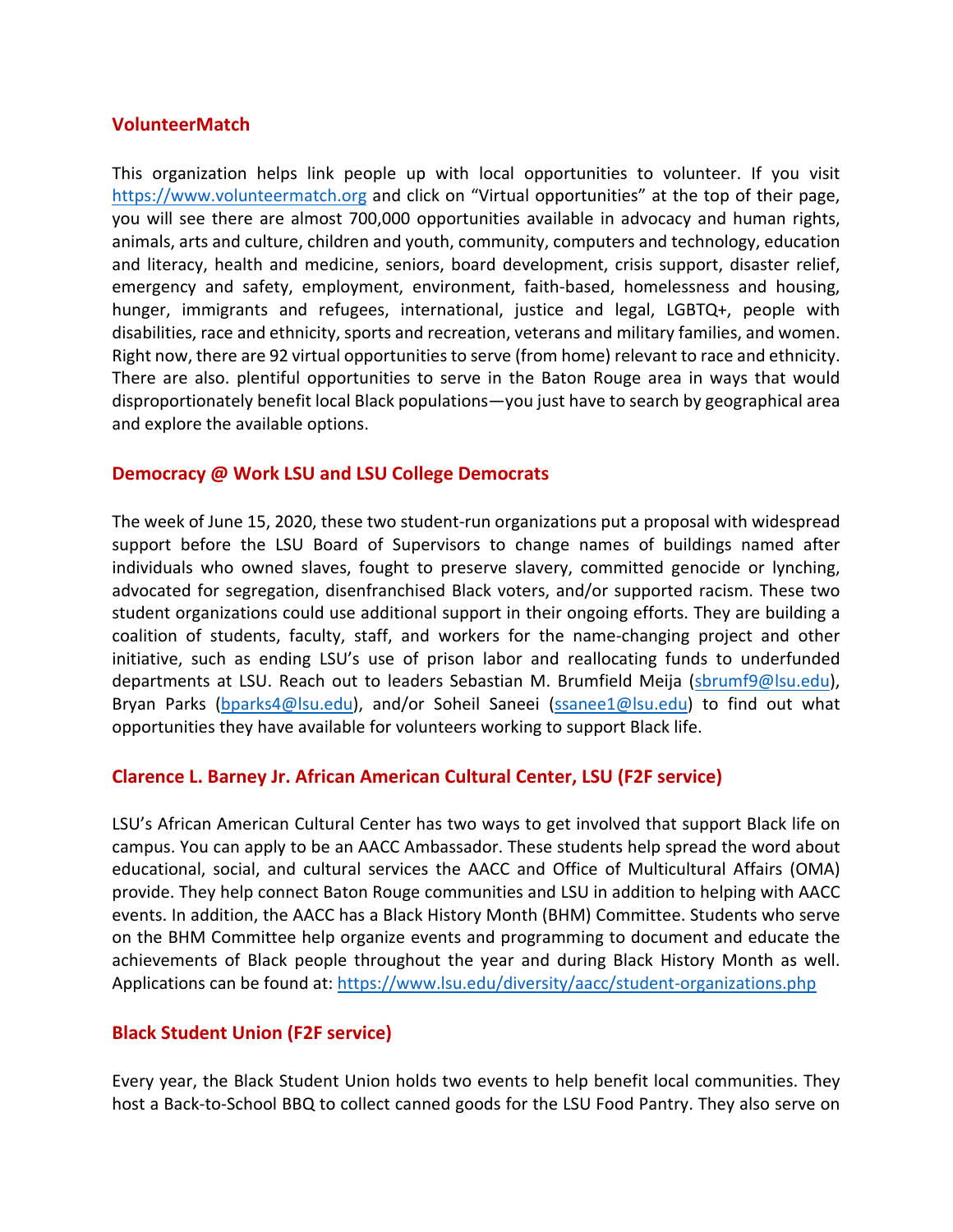MLK Day of Service in cooperation with the Office of Multicultural Affairs (OMA). You can see more about these days of service at https://bsuatlsu.weebly.com/community-service.html. To find out ways to serve, email them at *Isublackstudentunion@gmail.com*.

## **Zeiter Literacy Center**

The University of Nevada Las Vegas and Gayle Zeiter Literacy Center responded to stay-at-home orders and school closures in Spring 2020 by creating a YouTube channel and online repository of homemade "read-aloud" videos from people across the globe that are publicly shared with school-age children everywhere. LSU students in one summer 2020 service-learning class are adding to their collection by choosing children's books that approach social issues related to race, ethnicity, and gender to create read-alouds for the Zeiter Center. The project continues to accept new read-alouds on an ongoing basis. You can choose a book related to Black history, confronting anti-Black racism, self-care for Black children, activism for racial justice, or other relevant topics and create a read-aloud for them to post to their collection. To learn more about this opportunity and how to participate, visit https://www.youtube.com/channel/UCtWAv4a1ZkajlKbCdXaauxQ or email them at danica.hays@unlv.edu or kenneth.varner@unlv.edu.

## **National Society of Black Engineers at LSU (NSBE)**

LSU's chapter of the NSBE has five opportunities available for service. First is their "Raise Awareness Challenge: Removing discriminatory variables from scholarships and hiring processes." This project involves working with companies to remove variables that are not solid measures of ability from their hiring screening processes. The School of Engineering has already had one of these successful partnerships and NSBE is looking to establish more. Second is their "Big Sibling Program." This new program will pair incoming first year and/or transfer students with advanced students to help with their transition to college and their success here. NSBE is looking for volunteers who can serve as mentors (aka "big siblings") to new students in this program who can serve as a vital link between the student and all the formal resources LSU offers. Third is the "Delete the Negative Challenge: Help defeat negative encounters and stereotypes." In this program, the NSBE is working with faculty, staff, and industry representatives to create increased awareness of negative and damaging stereotypes in classroom and professional spaces. They are seeking volunteers to help with programming for the initiative. Fourth is their "Tutoring Networks" project. This endeavor will set up tutoring to help address the lack of representation of racial minorities in the field of engineering by helping more candidates successfully graduate and enter the profession. NSBE is seeking to increase Supplemental Instruction (synchronous and asynchronous) and stronger tutoring networks for engineering courses and are in need of funding and/or volunteers. The final initiative they are currently developing is "Black Girls in STEM." This program will work to promote more Black women choosing and completing degrees in the field of engineering. They are seeking sponsors for events to raise awareness of Black women's achievements in the field and to promote help with workshops, coaching, and mentoring programs. For more information, please contact Dr. Roberto Champney at rchampney1@lsu.edu.